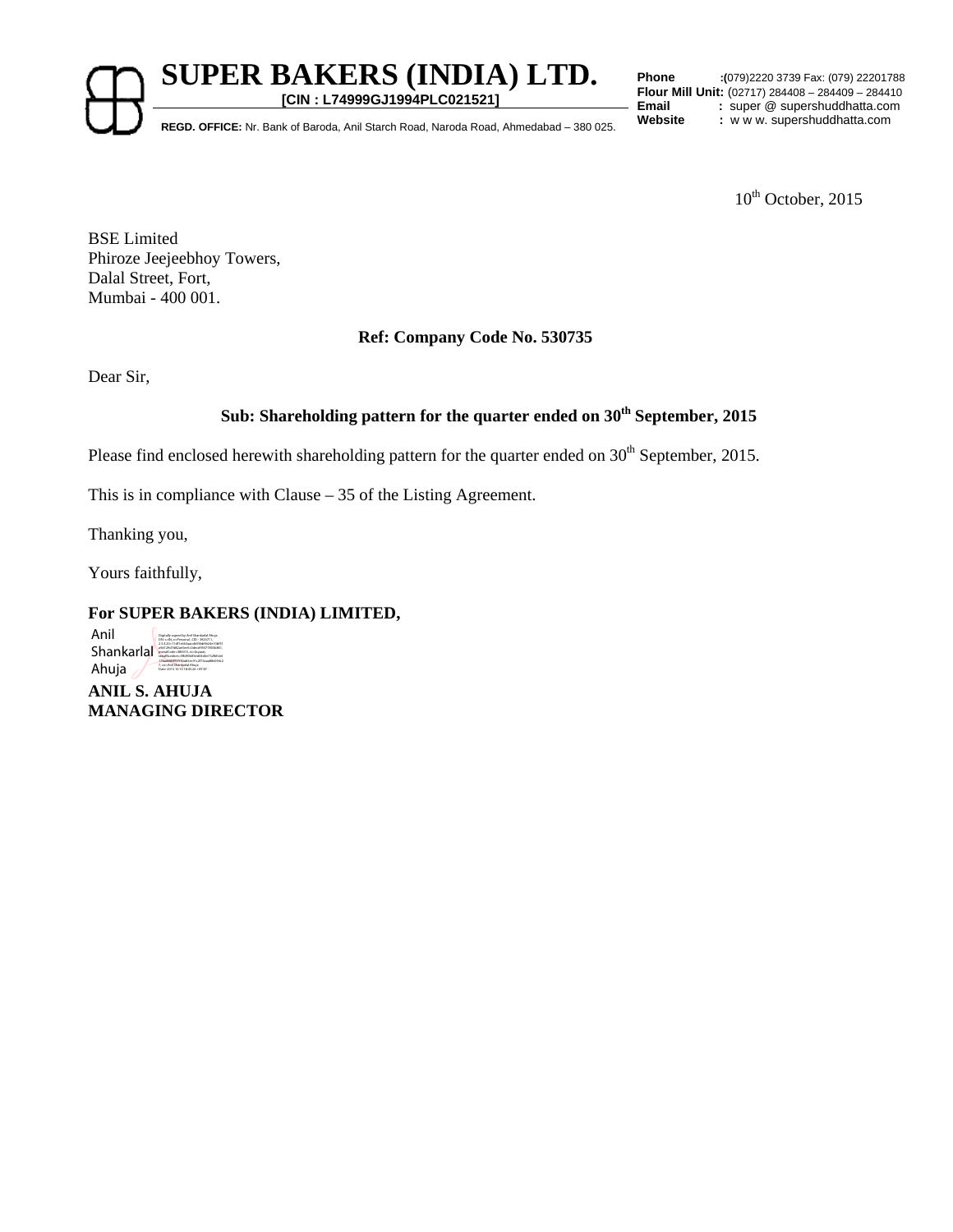### **INFORMATION OF SHAREHOLDING PATTERN AS PER CLAUSE 35 OF THE LISTING**

**AGREEMENT WITH THE STOCK EXCHANGES**

| Name of the Company      | <b>SUPER BAKERS (INDIA) LIMITED</b>           |
|--------------------------|-----------------------------------------------|
| <b>Scrip Code</b>        | ASE (57473), BSE (530735), JSE(619), VSE(399) |
| Name of Scrip (BSE)      | <b>BSE-SUPERBAK</b>                           |
| <b>Class of Security</b> | <b>EQUITY SHARES (FACE VALUE RS. 10/-)</b>    |
| As on Date               | 30TH SEPTEMBER, 2015                          |

| <b>Partly Paid-Up Shares</b>                                                                             | <b>Not Applicable</b>                            |              |                                                                                         |      |  |
|----------------------------------------------------------------------------------------------------------|--------------------------------------------------|--------------|-----------------------------------------------------------------------------------------|------|--|
| <b>Outstanding Convertible Securities</b>                                                                | <b>Not Applicable</b>                            |              |                                                                                         |      |  |
| Warrants                                                                                                 | As a % of total No of warrants<br>No of Warrants |              | As a % of Total No of shares of the<br>Company, Assuming full conversion of<br>Warrants |      |  |
| Held by Promoters/ Promoters' Group                                                                      |                                                  |              | 0.00                                                                                    | 0.00 |  |
| <b>Held by Public</b>                                                                                    |                                                  | 0.00         |                                                                                         | 0.00 |  |
| <b>Total</b>                                                                                             |                                                  | 0.00<br>0.00 |                                                                                         |      |  |
| Total paid up capital of the Company, assuming full conversion of warrants and convertible<br>securities |                                                  | 3021600      |                                                                                         |      |  |

| (1)(a)                  |                                              |             |               | <b>Total No.of</b><br><b>Shares</b> |                                                          | 3021600                                 |                         |                                           |
|-------------------------|----------------------------------------------|-------------|---------------|-------------------------------------|----------------------------------------------------------|-----------------------------------------|-------------------------|-------------------------------------------|
| Category                | <b>Category of Shareholder</b>               | No of Share | Total No. of  | No. of shares in                    | Total Shareholding as % of<br><b>Total No. of Shares</b> |                                         |                         | Shares pledged or<br>otherwise encumbered |
| Code                    |                                              | holders     | <b>Shares</b> | <b>Demat Form</b>                   | % of Total<br>Shares i.e.<br>A+B                         | % of Total<br>Sharesi.e.<br>$A + B + C$ | No. of<br><b>Shares</b> | As a %                                    |
| (1)                     | (II)                                         | (III)       | (IV)          | (V)                                 | (VI)                                                     | (VII)                                   | (VIII)                  | (IX)=(VIII)/<br>(IV)*100                  |
| (A)                     | <b>Promoter &amp; Promoter Group</b>         |             |               |                                     |                                                          |                                         |                         |                                           |
| 1                       | Indian                                       |             |               |                                     |                                                          |                                         |                         |                                           |
| $\mathsf{a}$            | Individual/ HUF*                             | 12          | 550993        | 550993                              | 18.24                                                    | 18.24                                   |                         | 0.00                                      |
| b                       | Central/ State Govt.                         |             |               |                                     |                                                          |                                         |                         |                                           |
| $\mathbf c$             | Bodies Corporate*                            | 1           | 131736        | 131736                              | 4.36                                                     | 4.36                                    | $\mathbf 0$             | 0.00                                      |
| d                       | Fin. Inst./ Bank                             |             |               |                                     |                                                          |                                         |                         |                                           |
| e                       | Others                                       |             |               |                                     |                                                          |                                         |                         |                                           |
|                         | Sub Total (A)(1)                             | 13          | 682729        | 682729                              | 22.59                                                    | 22.59                                   | $\mathbf 0$             | 0.00                                      |
| $\overline{\mathbf{2}}$ | Foreign                                      |             |               |                                     |                                                          |                                         |                         |                                           |
| a                       | Individual (NRI/ Foreign)                    |             |               |                                     |                                                          |                                         |                         |                                           |
| b                       | <b>Bodies Corporate</b>                      |             |               |                                     |                                                          |                                         |                         |                                           |
| $\mathbf{c}$            | Institutions                                 |             |               |                                     |                                                          |                                         |                         |                                           |
| d                       | Others                                       |             |               |                                     |                                                          |                                         |                         |                                           |
|                         | Sub Total (A)(2)                             | $\pmb{0}$   | $\pmb{0}$     | $\bf 0$                             | 0                                                        | $\pmb{0}$                               | $\mathsf 0$             | 0.00                                      |
|                         | <b>Total of Promoter &amp; Promoter</b>      |             |               |                                     |                                                          |                                         |                         |                                           |
|                         | Group (A) = (A)(1) + (A)(2)                  | 13          | 682729        | 682729                              | 22.59                                                    | 22.59                                   | $\mathsf 0$             | 0.00                                      |
|                         |                                              |             |               |                                     |                                                          |                                         |                         |                                           |
| (B)                     | <b>Public Shareholding</b>                   |             |               |                                     |                                                          |                                         | N.A.                    | N.A                                       |
| $\blacktriangleleft$    | Institutions                                 |             |               |                                     |                                                          |                                         |                         |                                           |
| a                       | Mutual Funds                                 |             |               |                                     |                                                          |                                         |                         |                                           |
| b                       | Fin. Inst./ Bank                             |             |               |                                     |                                                          |                                         |                         |                                           |
| $\mathbf c$             | Central/ State Govt.                         |             |               |                                     |                                                          |                                         |                         |                                           |
| d                       | <b>VCF</b>                                   |             |               |                                     |                                                          |                                         |                         |                                           |
| e                       | Ins. Companies                               |             |               |                                     |                                                          |                                         |                         |                                           |
| $^\mathrm{f}$           | FII                                          |             |               |                                     |                                                          |                                         |                         |                                           |
| g                       | Foreign VCF                                  |             |               |                                     |                                                          |                                         |                         |                                           |
| h                       | Qualified Foreign Investors                  |             |               |                                     |                                                          |                                         |                         |                                           |
| j.                      | Others                                       |             |               |                                     |                                                          |                                         |                         |                                           |
|                         | Sub Total (B)(1)                             | $\mathbf 0$ | $\pmb{0}$     | $\mathbf 0$                         | 0.00                                                     | 0.00                                    |                         |                                           |
| $\overline{\mathbf{2}}$ | <b>Non Institutions</b>                      |             |               |                                     |                                                          |                                         |                         |                                           |
| $\mathsf{a}$            | <b>Bodies Corporate</b>                      | 38          | 193998        | 187898                              | 6.42                                                     | 6.42                                    | $\mathsf 0$             | 0.00                                      |
| b(i)                    | Individuals holding $\epsilon$ = Rs.1,00,000 | 2334        | 1220520       | 809290                              | 40.39                                                    | 40.39                                   |                         | 0.00                                      |
| b(ii)                   | Individuals holding > Rs. 1,00,000           | 27          | 886421        | 875821                              | 29.34                                                    | 29.34                                   |                         |                                           |
| $\mathbf c$             | Others (NRI & CM)                            | 31          | 37932         | 20732                               | 1.26                                                     | 1.26                                    |                         |                                           |
|                         | Sub Toatl (B)(2)                             | 2430        | 2338871       | 1893741                             | 77.41                                                    | 77.41                                   |                         |                                           |
|                         | <b>Total Public Shareholding</b>             |             |               |                                     |                                                          |                                         |                         |                                           |
|                         | $(B) = (B)(1) + (B)(2)$                      | 2430        | 2338871       | 1893741                             | 77.41                                                    | 77.41                                   |                         |                                           |
|                         | Total (A)+(B)                                | 2443        | 3021600       | 2576470                             | 100.00                                                   | 100.00                                  | 0                       | 0.00                                      |
| (C)                     | <b>Shares held as Depository Receipts</b>    |             |               |                                     |                                                          |                                         | $\pmb{0}$               | 0.00                                      |
|                         | Grand Total (A)+(B)+(C)                      | 2443        | 3021600       | 2576470                             | 100.00                                                   | 100.00                                  |                         |                                           |
|                         |                                              |             |               |                                     |                                                          |                                         |                         |                                           |

| Anil     |  |
|----------|--|
| Shankarl |  |
| al Ahuja |  |

Digitally signed by Anil Shankarlal<br>Ahuja<br>DN: c=IN, o=Personal , CID -<br>3924711,<br>2.5.4.20=11df1e663aacdb59bb9b2<br>4e10bf51a9d129d7d82ae3ee5c0d ecd95477855b841, postalCode=380015, st=Gujarat,<br>serialNumber=3ffd93683ed63d6e7<br>32f6fcb417faa6684f55550ab5ec91<br>c2f73aaa88e094c27, cn=Anil<br>Shankarlal Ahuja<br>Date: 2015.10.10 18:45:48 +05'30'